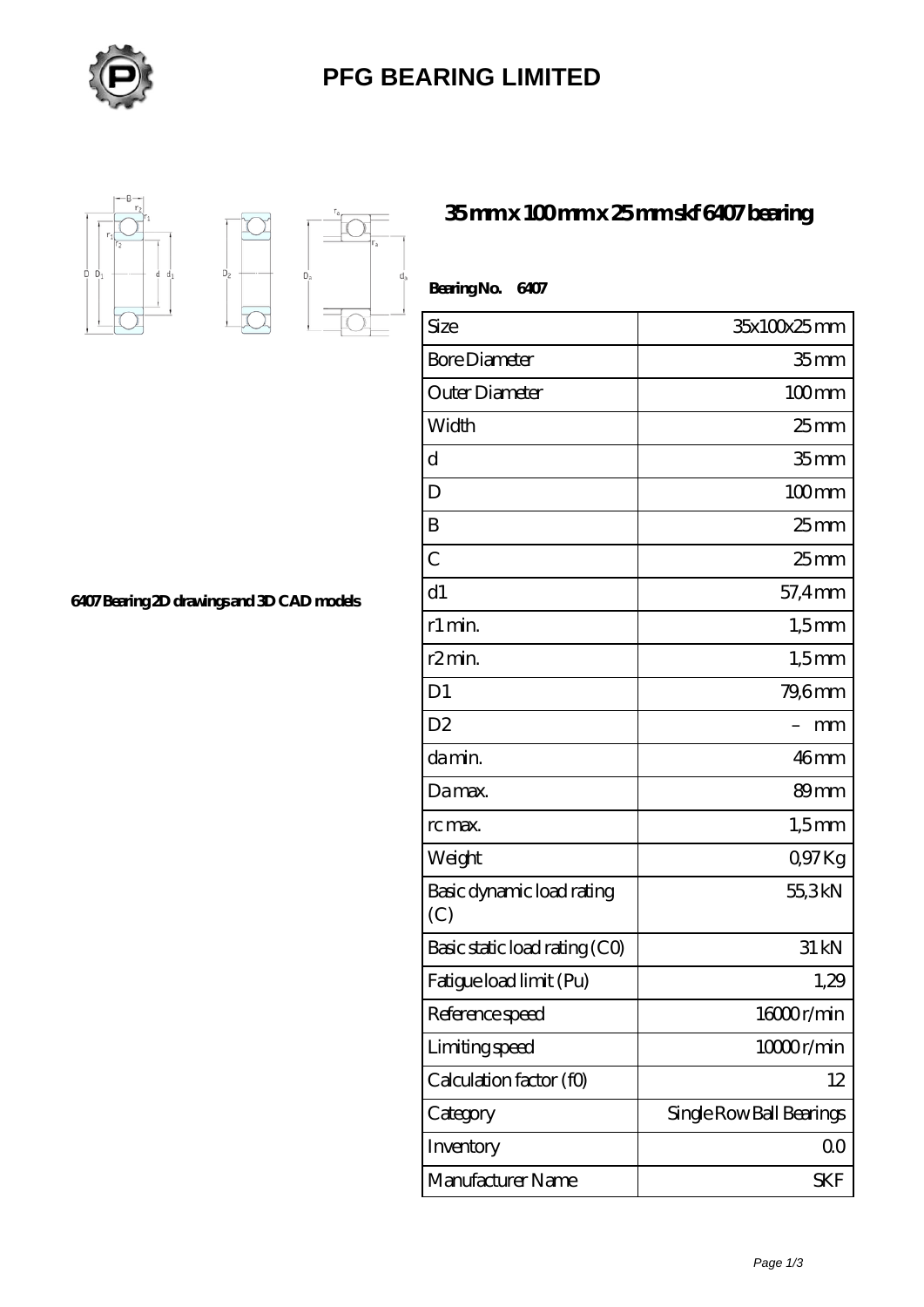

## **[PFG BEARING LIMITED](https://meatcuttersclub.org)**

| Minimum Buy Quantity               | N/A                                                                                                                                                                          |
|------------------------------------|------------------------------------------------------------------------------------------------------------------------------------------------------------------------------|
| Weight / Kilogram                  | 0.98                                                                                                                                                                         |
| Product Group                      | <b>BOO308</b>                                                                                                                                                                |
| Enclosure                          | Open                                                                                                                                                                         |
| Precision Class                    | ABEC 1   ISO PO                                                                                                                                                              |
| Maximum Capacity / Filling<br>Slot | No                                                                                                                                                                           |
| Rolling Element                    | <b>Ball Bearing</b>                                                                                                                                                          |
| Snap Ring                          | No                                                                                                                                                                           |
| <b>Internal Special Features</b>   | No                                                                                                                                                                           |
| Cage Material                      | Steel                                                                                                                                                                        |
| Internal Clearance                 | CO-Medium                                                                                                                                                                    |
| Inch - Metric                      | Metric                                                                                                                                                                       |
| Long Description                   | 35MM Bore; 100MM<br>Outside Diameter; 25MM<br>Outer Race Diameter;<br>Open; Ball Bearing; ABEC 1<br>ISO PQ No Filling Slot; No<br>Snap Ring, No Internal<br>Special Features |
| Category                           | Single Row Ball Bearing                                                                                                                                                      |
| <b>UNSPSC</b>                      | 31171504                                                                                                                                                                     |
| Harmonized Tariff Code             | 8482105068                                                                                                                                                                   |
| Noun                               | Bearing                                                                                                                                                                      |
| Keyword String                     | Ball                                                                                                                                                                         |
| Manufacturer URL                   | http://www.skf.com                                                                                                                                                           |
| Manufacturer Item Number           | 6407                                                                                                                                                                         |
| Weight/LBS                         | 216                                                                                                                                                                          |
| Bore                               | 1.378 Inch   35 Millimeter                                                                                                                                                   |
| Outside Diameter                   | 3937Inch   100Millimeter                                                                                                                                                     |
| Outer Race Width                   | 0.984 Inch   25 Millimeter                                                                                                                                                   |
| bore diameter:                     | 35 <sub>mm</sub>                                                                                                                                                             |
| static load capacity.              | 31 kN                                                                                                                                                                        |
| outside diameter:                  | 100mm                                                                                                                                                                        |
|                                    |                                                                                                                                                                              |